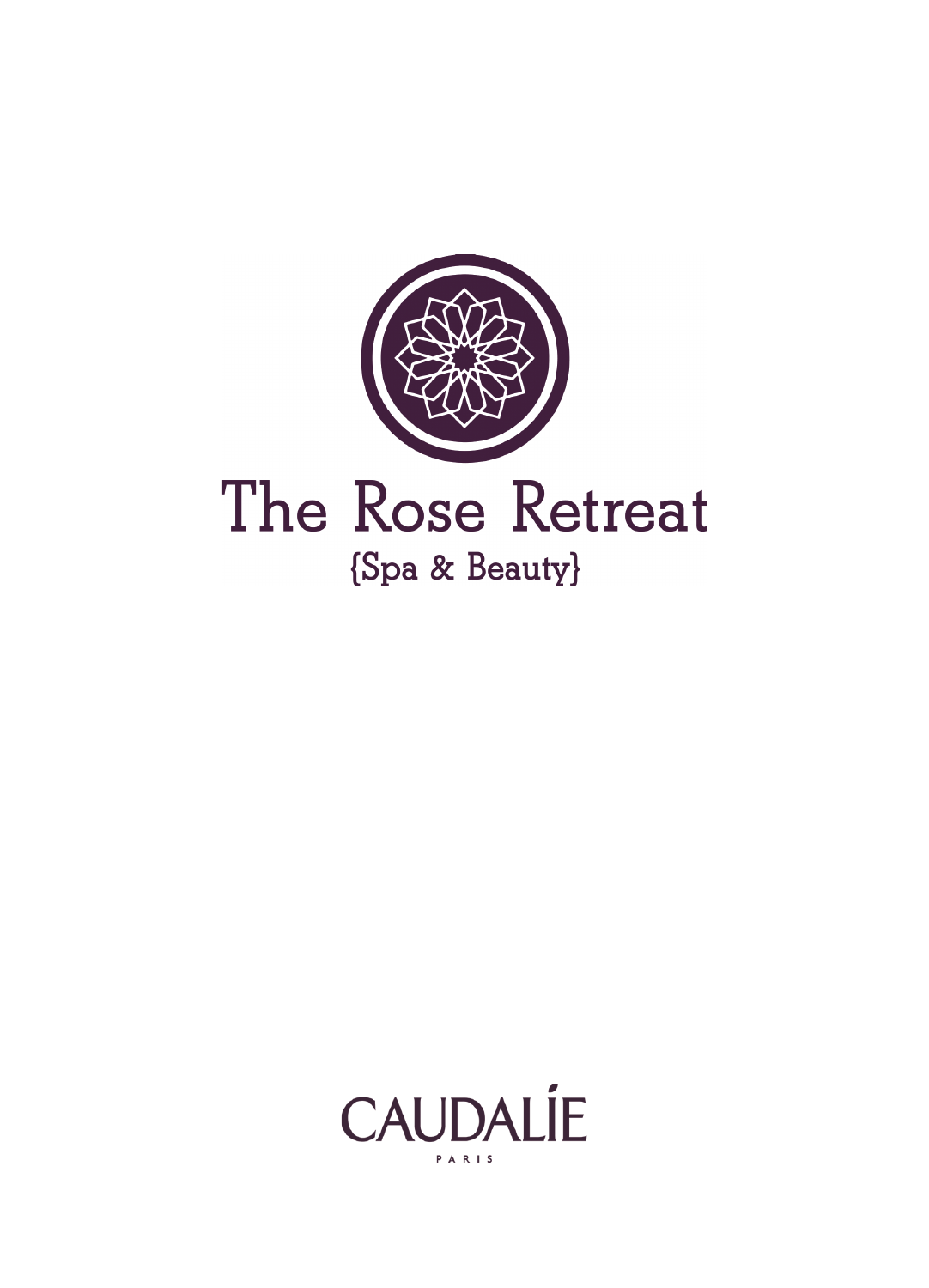" Set in the beautiful grounds of Cyfarthfa park in Merthyr Tydfil, the award-winning retreat is an oasis of tranquillity & calm, providing the very best in luxurious spa treatments.

> The zen relaxation suite, including infrared sauna, robe & slippers plus complimentary refreshments are available to all guests when booking a full spa treatment or package, complimenting your visit perfectly.

Our dual spa treatment room can be requested upon booking, enabling you to share your spa experience with that someone special.

From muscle melting massages to revitalising facials, our menu of expert spa treatments are the perfect way to escape the outside world, recharging you both mentally & physically... "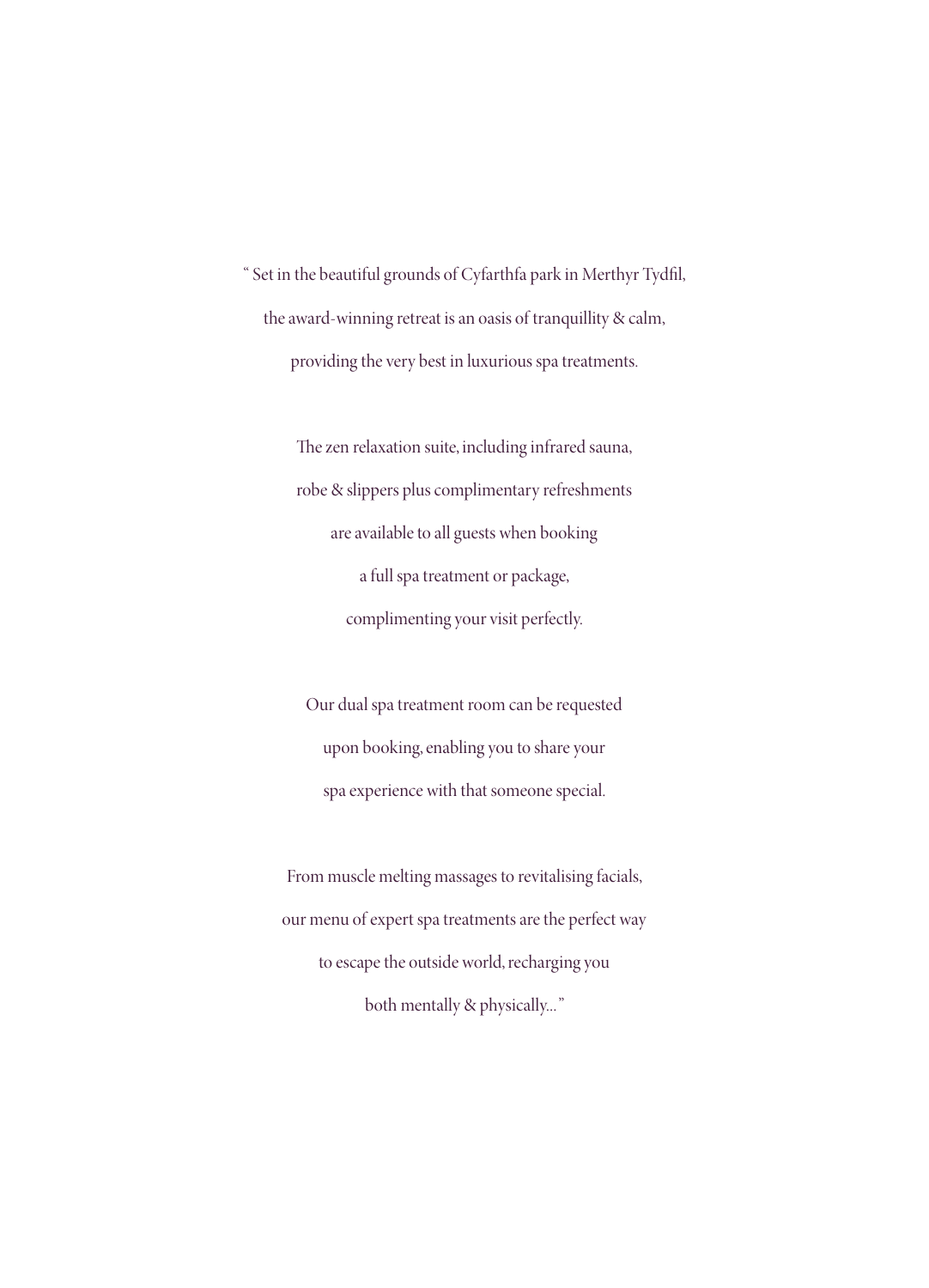### **Caudalie spa treatments**

#### **Vinosource facial treatment**

{hydrating • anti-oxidant} 50 minutes £45

#### **Vine[active] facial treatment**

{detoxing • purifying} 50 minutes £45

#### **Vinoperféct facial treatment**

{radiance • brightening} 50 minutes £45

#### **Resveratrol facial treatment**

 $\{$ lifting • firming $\}$ 50 minutes £45

#### **Crushed cabernet body scrub & cellulite treatment**

{exfoliating • reshaping} 50 minutes £45

#### **Detoxifying body wrap treatment**

{contouring • invigorating} 50 minutes £45

#### **Fleur de vigne full body warm candle massage** {medium pressure • luxurious • relaxing} 50 minutes

#### £45

\* All of the caudalie spa treatments above include robe & slippers, complimentary refreshments plus 60 minutes use of the relaxation suite after treatment.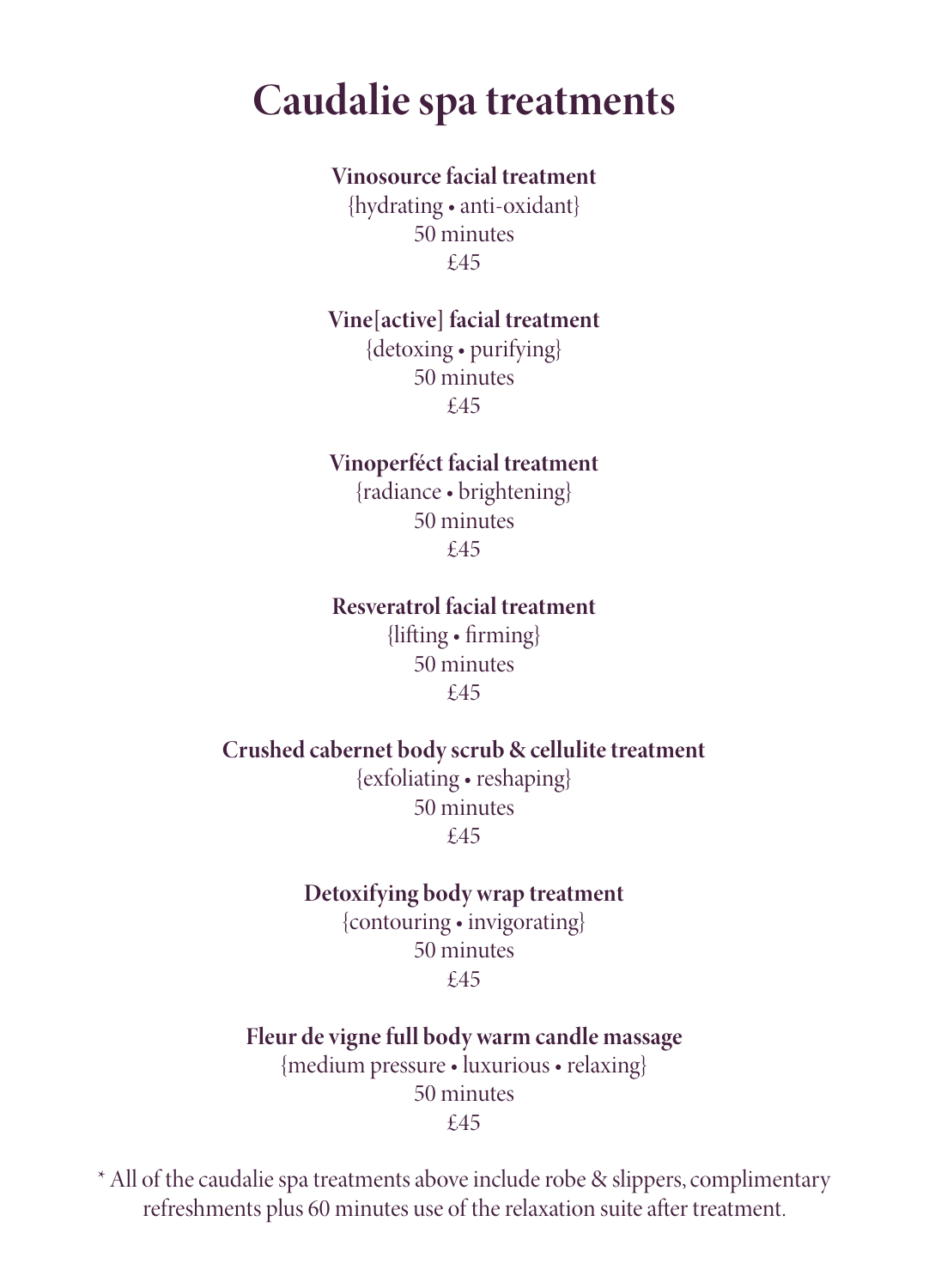### **Spa massage & holistic treatments**

**Swedish full body massage**

{medium pressure • deeply relaxing} 50 minutes £45

#### **Aromatherapy oil full body massage**

{medium pressure • relaxing • bespoke} 50 minutes £45

#### **Deep tissue full body massage**

{firm pressure • invigorating • pain relief} 50 minutes £45

#### **Pregnancy full body massage**

{prenatal • relaxing • luxurious} 50 minutes £45

#### **Reflexology**

{rebalancing • pressure point • feet treatment} 50 minutes £45

#### **Fire & ice full body massage**

{medium pressure • hot stones • ice jade stones} 50 minutes £45

\*All of the massage & holistic treatments above include robe & slippers, complimentary refreshments plus 60 minutes use of the relaxation suite after treatment.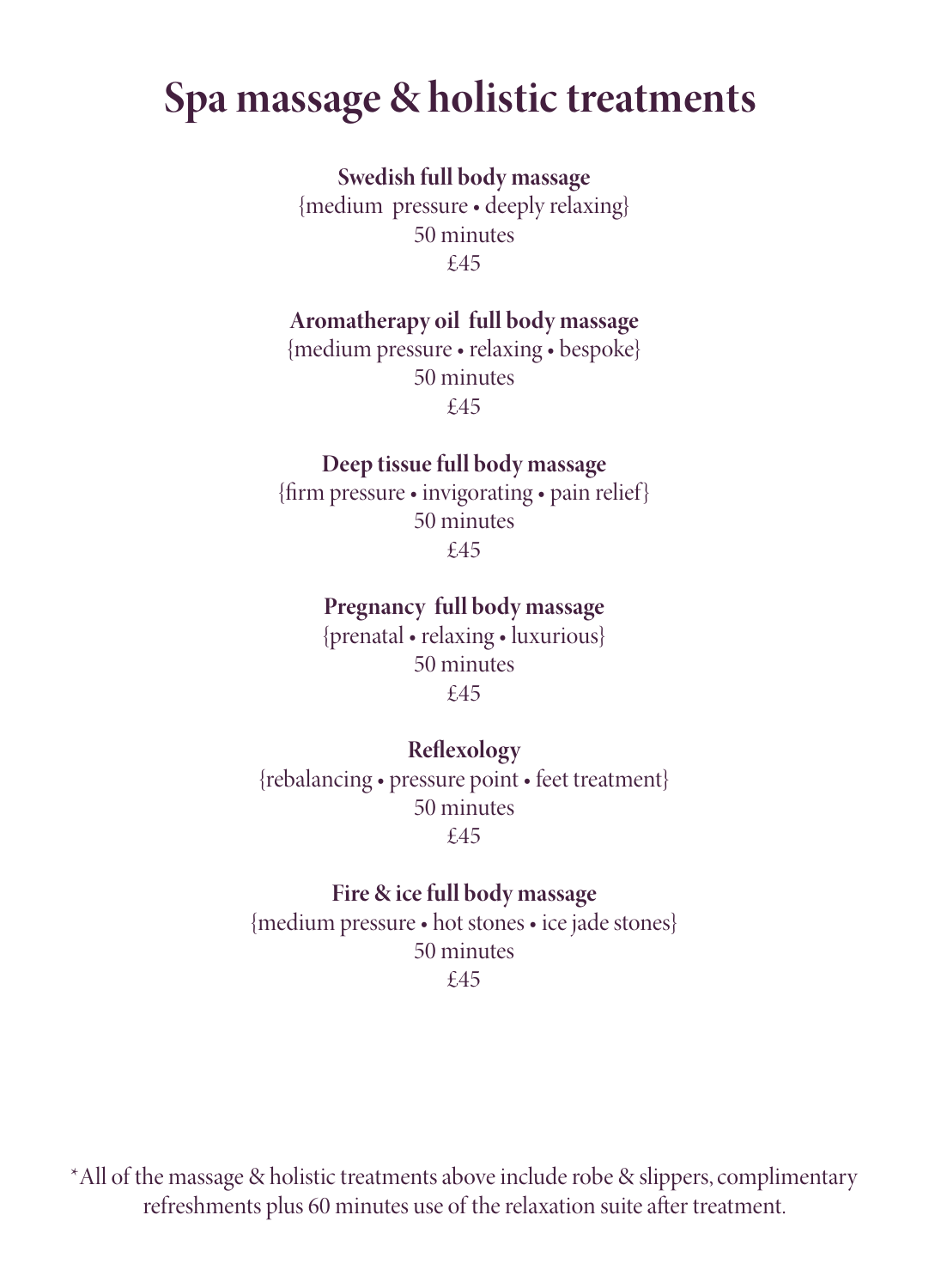### **Spa massage & holistic treatments**

**Himalayan salt rock massage** {medium pressure • exfoliating • detoxifying} 50 minutes £45

**Hot stone full body massage**

{medium pressure • heated treatment • deeply relaxing} 50 minutes £45

#### **Warm bamboo full body massage**

{medium pressure • heated treatments • deeply relaxing} 50 minutes £45

**Warm lava shell full body massage**

{medium pressure • heated treatment • deeply relaxing} 50 minutes £45

Thai full body massage

{firm pressure • increase flexibility} 50 minutes £45

#### **ai poulstice full body massage**

{firm pressure • increase flexibility} 50 minutes £45

\*All of the massage & holistic treatments above include robe & slippers, complimentary refreshments plus 60 minutes use of the relaxation suite after treatment.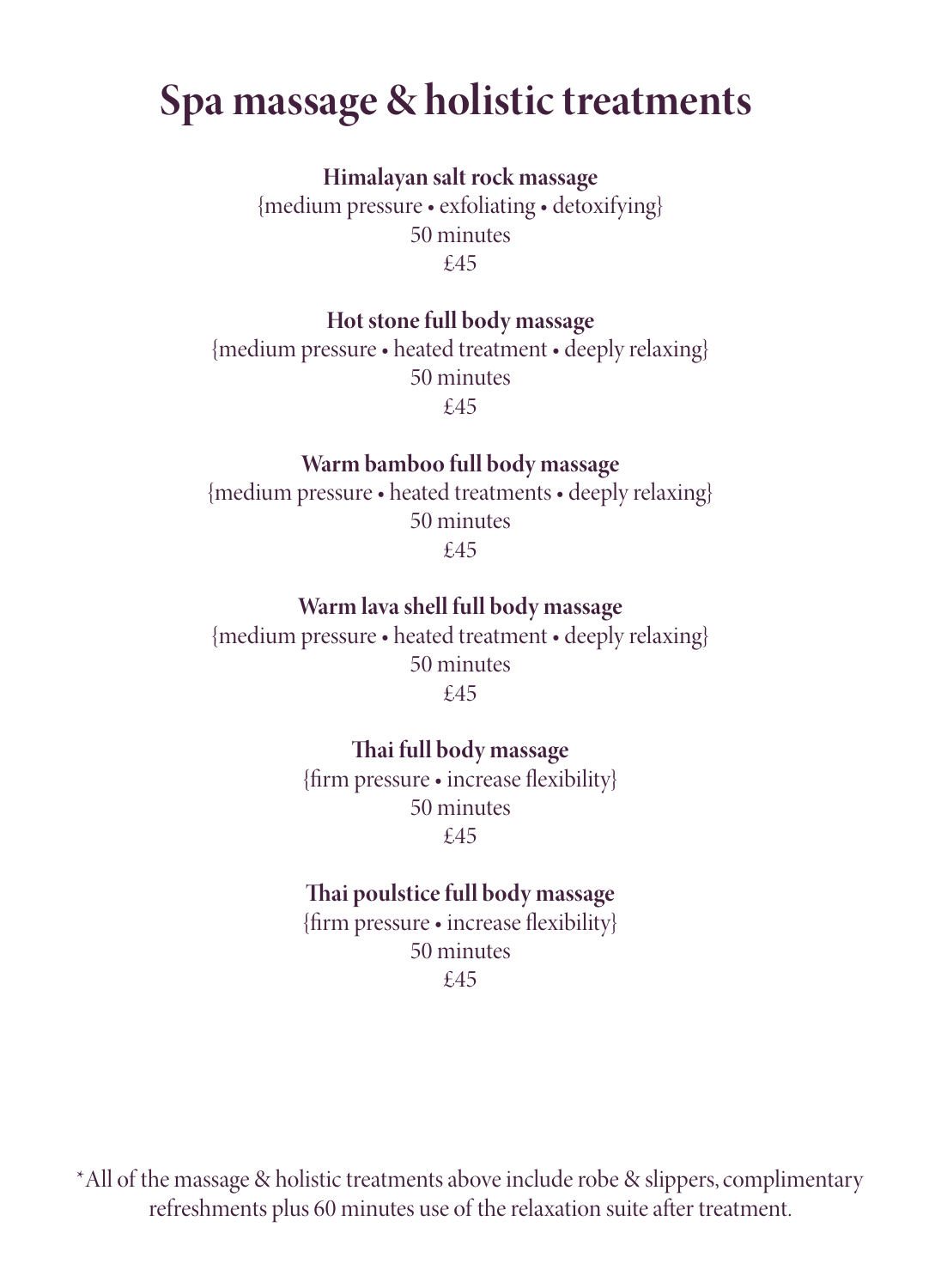# **Spa treatment packages**

**Serenity** {caudalie divine facial • swedish back massage} 50 minutes £50

#### **Tranquillity**

{indian head massage • thai foot massage} 50 minutes £50

#### **Re-balance**

{facial reflexology • thai foot massage} 50 minutes £50

**Rejuvenate** {caudalie divine facial • caudalie eye treatment} 50 minute £50

#### **Invigorate**

{caudalie youth elixir facial • crushed cabernet back treatment} 50 minute £50

### **Recharge**

{hot stone back massage • indian head massage} 50 minute £50

\* All of the spa treatment packages above include robe & slippers, complimentary refreshments plus 60 minutes use of the relaxation suite after treatment.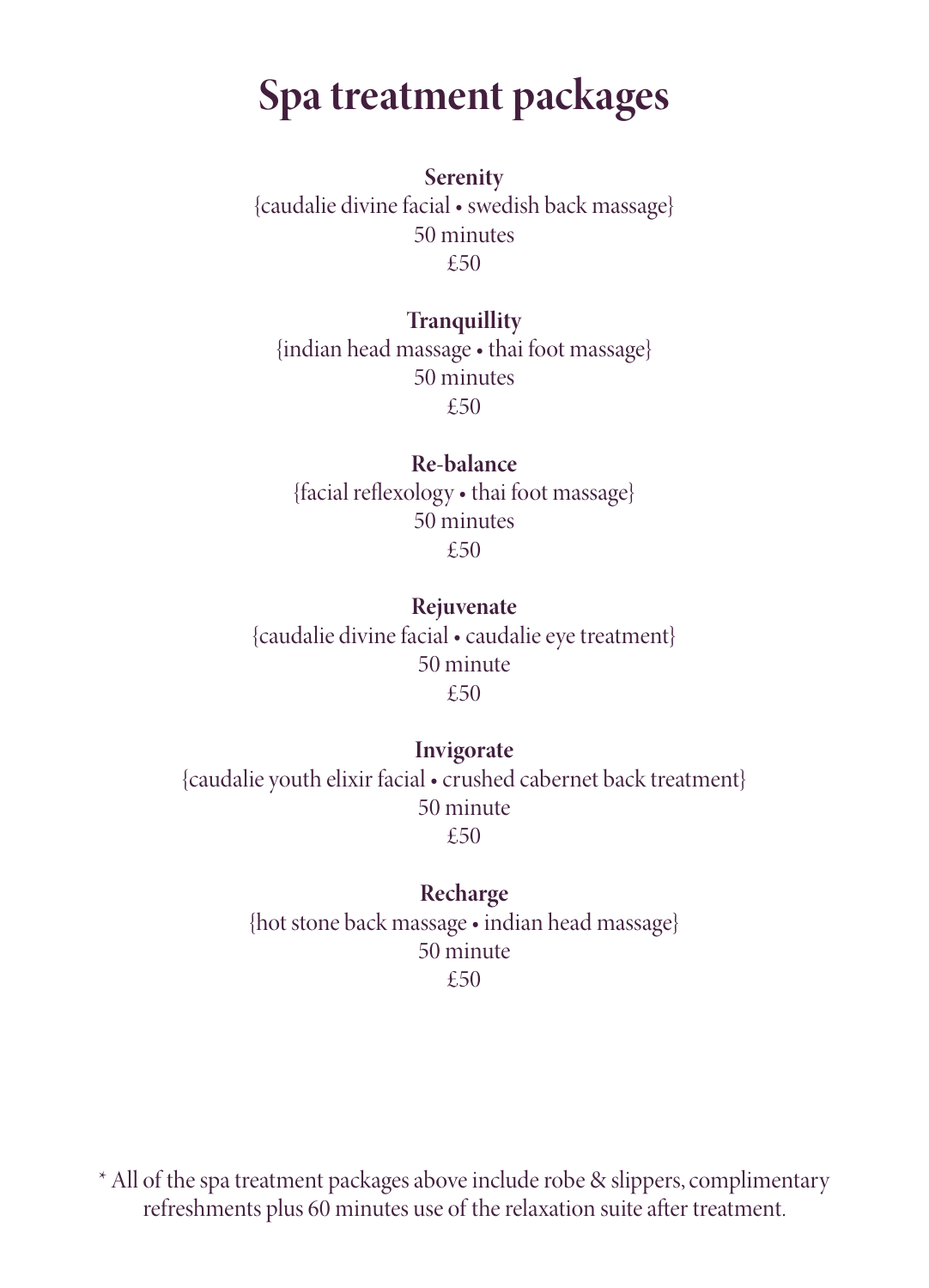# **Spa treatment packages**

**e ultimate pamper** {caudalie vinosource facial • swedish full body massage} 90 minutes £75

**e ultimate indulgence**

{full caudalie facial • swedish back massage • crushed cabernet scrub} 110 minutes £80

The baby moon

{full body scrub • full body pregnancy massage • caudalie divine facial} 110 minutes £80

### **Dual room exclusive packages**

**\*prices are complete for two people**

**e rose retreat spa experience for two** {caudalie divine facial • swedish back massage • prosecco} 50 minute £99

**e hydrotherm tranquil sea massage experience for two** {muscle melting • heated water bed} 50 minute £120

\* All of the spa treatment packages above include robe & slippers, complimentary refreshments plus 60 minutes use of the relaxation suite after treatment.